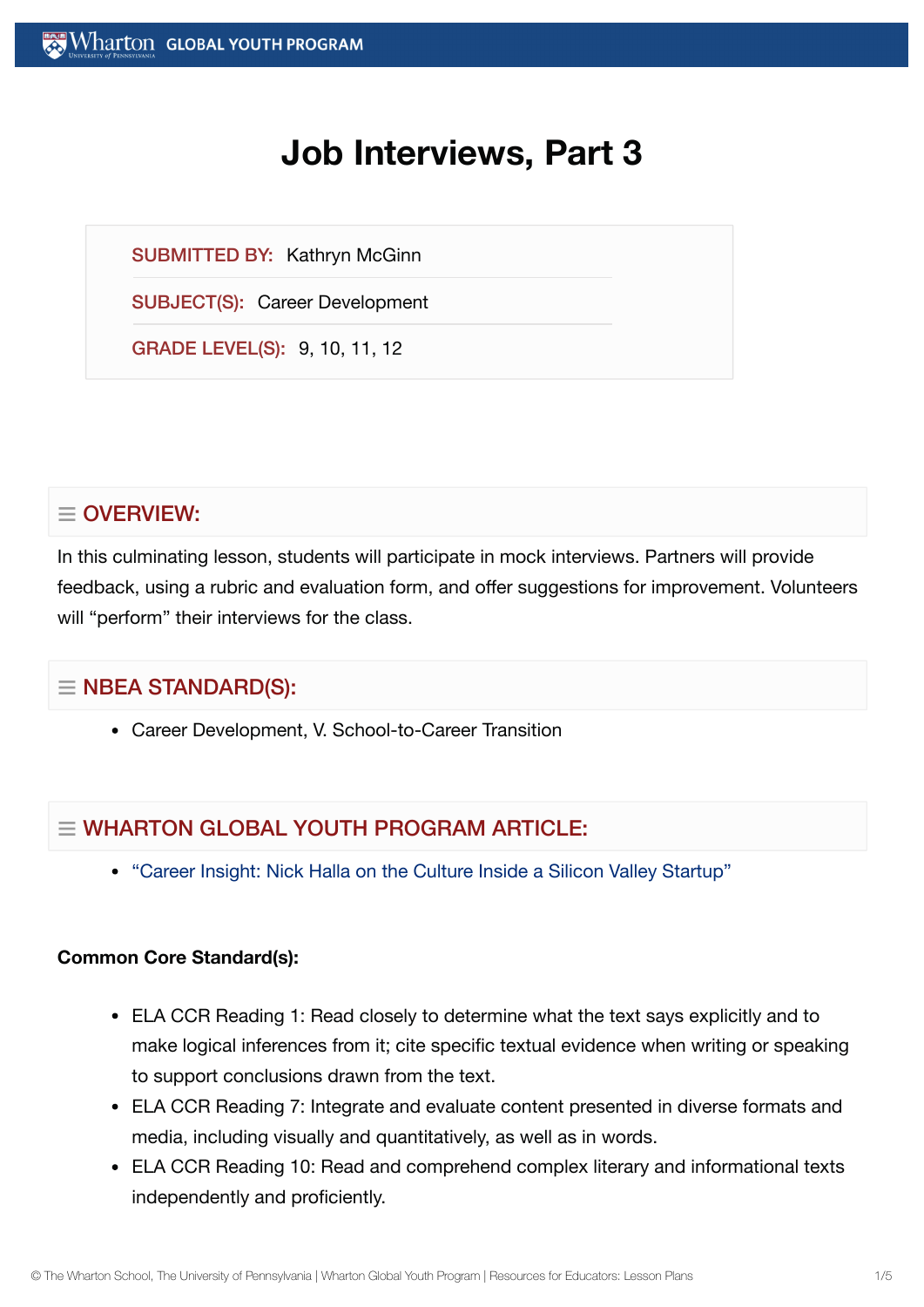# $\mathbb{R}$  Wharton global youth program

- ELA CCR Speaking and Listening 1: Prepare for and participate effectively in a range of conversations and collaborations with diverse partners, building on others' ideas and expressing their own clearly and persuasively.
- ELA CCR Speaking and Listening 3: Evaluate a speaker's point of view, reasoning, and use of evidence and rhetoric.
- ELA CCR Speaking and Listening 4: Present information, findings, and supporting evidence such that listeners can follow the line of reasoning and the organization, development, and style are appropriate to task, purpose, and audience.
- ELA CCR Speaking and Listening 6: Adapt speech to a variety of contexts and communicative tasks, demonstrating command of formal English when indicated or appropriate.

#### **Objectives/Purposes:**

- Students will practice interviewing skills.
- Students will offer constructive feedback to each other.

#### **Knowledge@Wharton Article:**

"Women Who Step Out of the [Corporate](http://knowledge.wharton.upenn.edu/article.cfm?articleid=1257) World Find It Hard to Step Back In"

# **Other Resources/Materials:**

- Interview Rubric (either use handout from previous lesson or rubric co-created with students)
- Peer Evaluation Form [\(Handout](https://globalyouth.wharton.upenn.edu/wp-content/uploads/2012/02/Career-Development-9_HandoutA.pdf) A)

#### **Activities:**

- 1. From "Women Who Step Out of the Corporate World…" Read the sections "Keeping Up with the Competition" and the first paragraph from "Four Sons and Teamwork." Discuss the following questions:
- What do we learn from this article about phrasing potential weaknesses as strengths? What strategies can women use when they return to the workforce?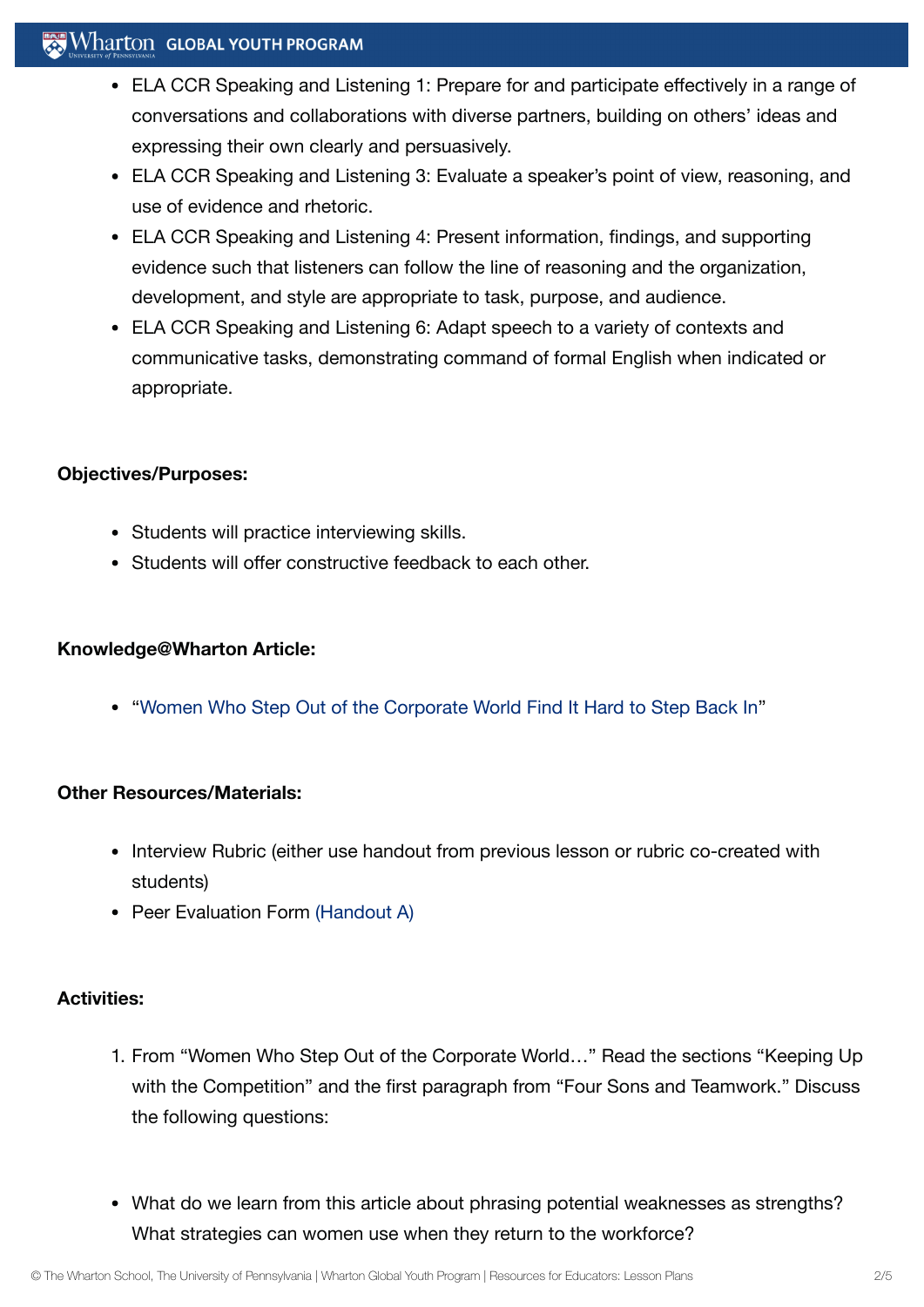# **Wharton GLOBAL YOUTH PROGRAM**

These two paragraphs from the article are particularly helpful:

*McGrath advises women to be honest and unapologetic about the time they stepped out, but to quickly return the focus to the present. "You can say, 'I felt I could make a bigger impact with my parents who were sick, and here is how I've been keeping myself up-to-date on skills.'" The best way for a woman to make her case is to take a proactive stance, not apologizing for taking time off for family but framing her story in business terms and adopting a tone that exudes strength.*

*For example, one woman spent her years out of the workforce raising four sons. "This person was very confident and said, 'Let me tell you how managing a family with four sons is like managing people at work,'" says McGrath. "She was able to cite a long list using business language." McGrath gave another example: "Don't say, 'I helped raise \$100,000 for my kid's school.' Say 'I was part of a team that put together a fundraising program.' There are ways to frame it."*

• How can students frame potential weaknesses as strengths during job interviews? (Students were particularly worried about how to answer the question "Describe your biggest weakness.")

Allow students to brainstorm some possible responses to this question. Some examples from my lesson included:

*I'm very independent, and sometimes that prevents me from asking questions. While I* like to take initiative and solve problems on my own, I must be careful to ask for help if I *need it.*

*I'm a perfectionist, and sometimes I want everything to be exactly right before I finish a job. I need to let go a little sometimes so that I can see the bigger picture and work efficiently.*

We discussed how these weaknesses, when framed a particular way, were also potential strengths. We also talked about the importance of describing your plan to address weaknesses you've identified in yourself.

#### *(5 mins)*

2. Today students will take part in mock interviews. Hand out a completed Interview Rubric (either one compiled from student feedback or Handout C from Lesson 8 ) and Peer Feedback form [\(Handout](https://globalyouth.wharton.upenn.edu/wp-content/uploads/2012/02/Career-Development-9_HandoutA.pdf) A). As students interview each other, they should make note of the following:

- What specific details does the interviewee provide about his/her experiences?
- Where could the interviewee provide more information?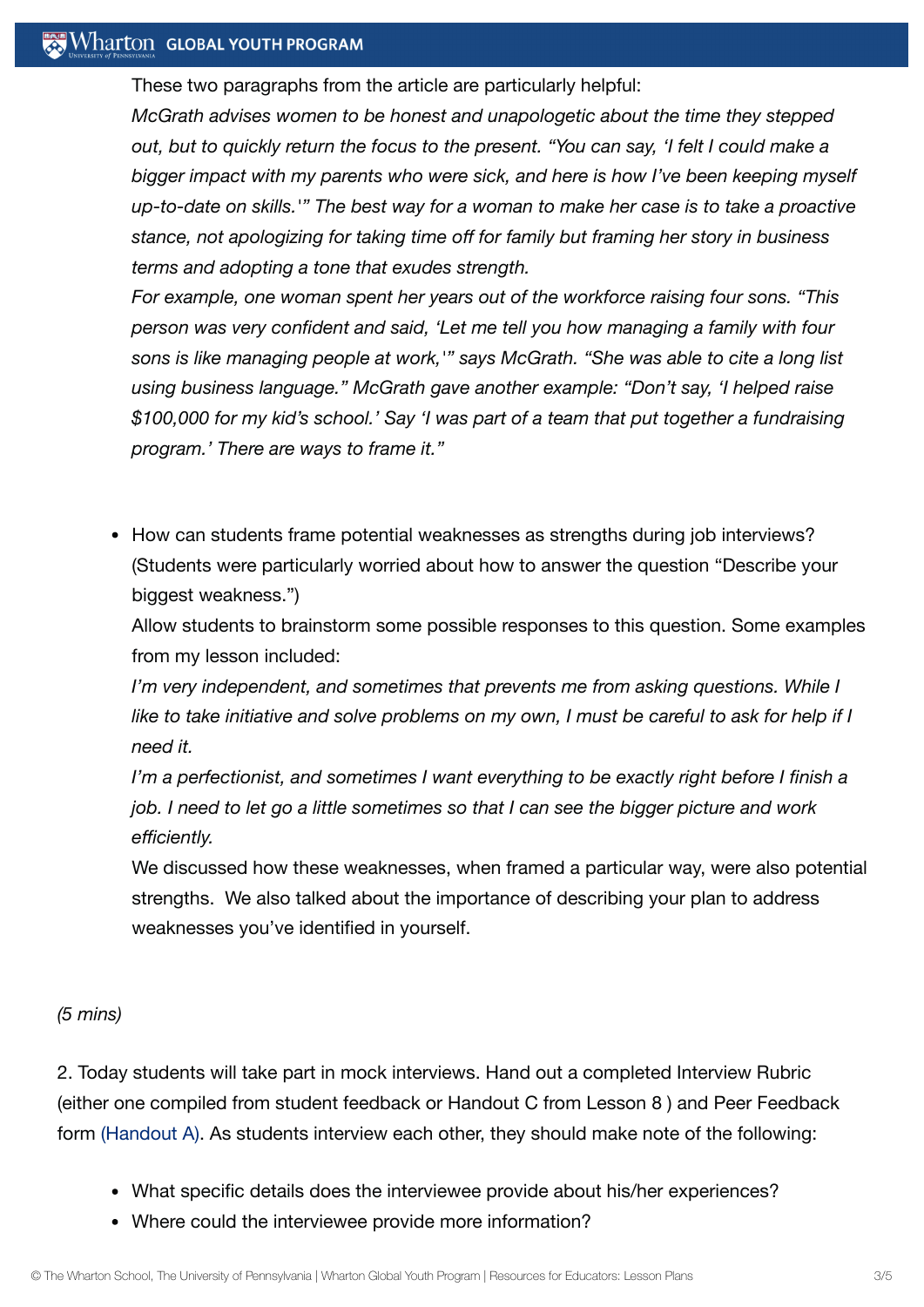• How confident/poised is the interviewee?

Give students 6-7 minutes to interview each other in pairs.

### *(15 mins)*

3. Students complete peer evaluation for the interviews and then share feedback with their partners.

# (*10 mins)*

4. Volunteers present their interviews for the class. Discuss what the interviewees do well and areas in which they could develop their answers.

*(10 mins)*

# **Tying It All Together:**

Ask students what surprised them most about being interviewed. What was most difficult? What questions do they need to prepare for more?

*(5 mins)*

# **Practice Outside of the Classroom:**

Think about what questions that gave you the most trouble and work on improving your responses.

# **What Worked and What I Would Do Differently:**

Students enjoyed the opportunity to participate in interviews, and the class truly enjoyed watching students "perform" their interviews. Students were able to offer a lot of constructive criticism to one another.

In one class, students were particularly giggly as they tried to interview one another and seemed to have a hard time taking the experience seriously, because they were friends and it was difficult to create a formal interview environment. One student suggested inviting adults into the class to conduct the mock interviews so that students would have a more serious experience. I think if